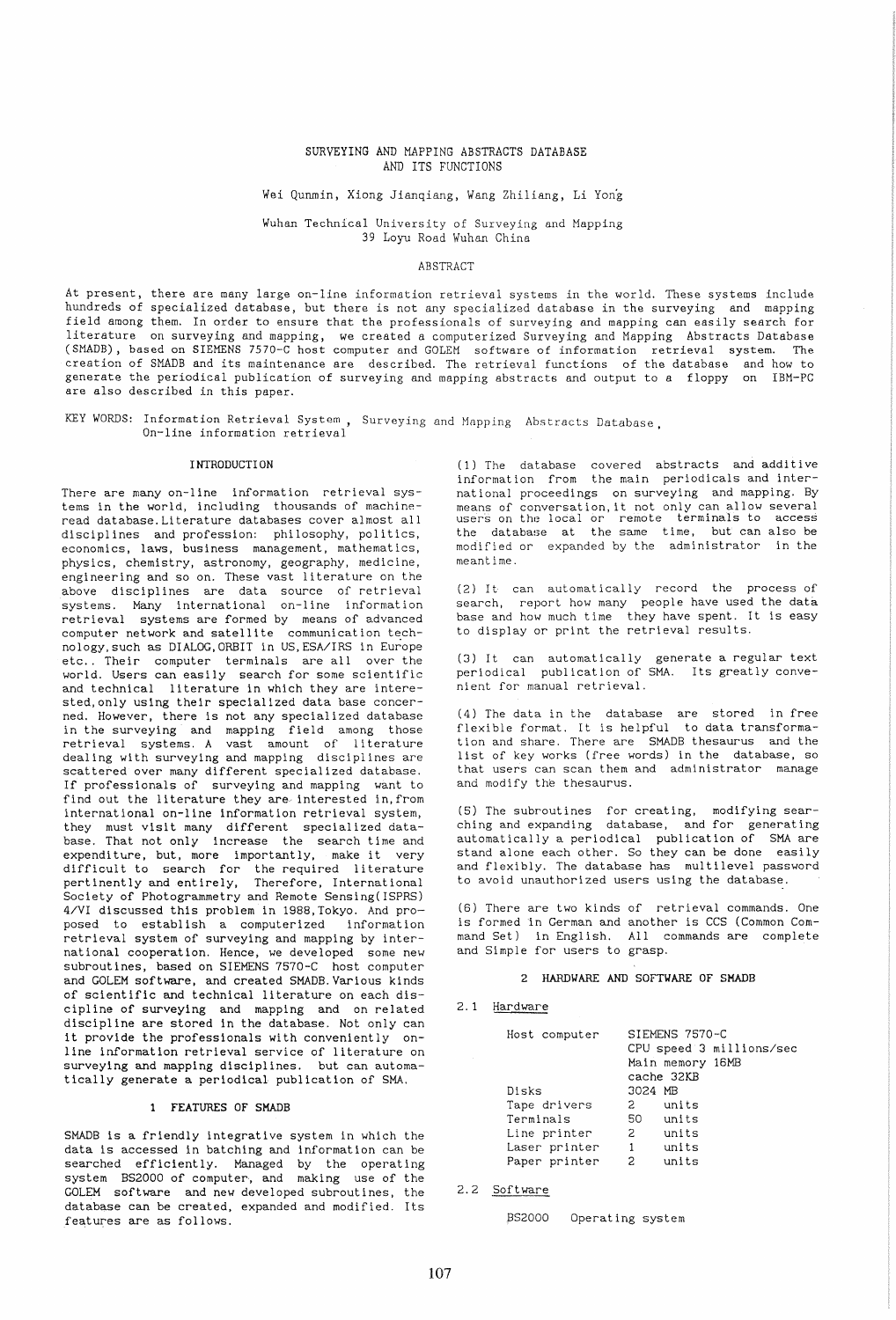| <b>EDT</b>    | Editing program                     |
|---------------|-------------------------------------|
|               |                                     |
| WP            | Word processing program             |
| <b>GODAT</b>  | Program which checks grammar of     |
|               | input documents                     |
| <b>GOZENT</b> | Program which creates and manages   |
|               | database                            |
| GOGO          | Program which loads modifies and    |
|               | expands document                    |
| GOLEM         | Retrieval program                   |
| GODI AUS      | Accounting program                  |
| AC            | Automatically document classify     |
|               | program                             |
| <b>AGSMA</b>  | Program which automatically genera- |
|               | tes retrieval reference book(SMA)   |

### 3 THE CREATION OF SMADB AND ITS MAINTENANCE

SHADB, in which the data are accessed, expanded and modified in batch .processing model, proved stored information on surveying and mapping by means of interactively mode. The flowchart is as below



3.1 The creation of SMADB

3.1.1 creating a file of input documents by EDT Each document may be divided up into two sections in the database. The format, content and length of the document are decided according to requirements of search users.

The format of a record in the database is as below \$

```
CC: ---; (classification Code)
TI: ---; (title)
AU: ---; (author) 
PU: ---; (publication) 
PD: ---, ---, ---; (publication date, Vol. ... page)
SP: ---/---/---; (subject phrases) 
---/---/ (free words or key words)
                  \sim \simAB: --- (abstract)
```
A lot of documents may be put in one file

3.1.2 Automatically check the stored data by WP

- 3.1.3 Creating a command file by EDT as follows \$/FILE INPlIT=the fi Ie name of input document \$/FILE NORM=the infix out put files \$/GODAT \$/NORHAL=ICO \$/END
- 3.1.4 Classifying the stored data according to surveying and mapping disciplines by AC
- 3.1.5 Reading in and checking the file of input document by following ./SYSFILE SYSDAT=the command file name IEXEC GODAT

At this time,the command file is automatically executed. The documents are read in and checked by the operating system. When the documents have been checked, all of the error messages are put into the output file that called GOLEHE. infix. DATFE01, and all of correction documents in the command file are put into another output file that called GOLEM. infix.DATUS01. The documents can only be put into the database after all of error have been corrected.

### 3.1.6 Creating the database as following /SYSFILE SYSDTA=(PRlHARY) /EXEC GOZENT \*NEW P=datnhase name, G=password \*INIT ASP=SW \*DASI P=database name, G=password, S=YES \*END /EXEC GOGO \*ZEIN P=database name, G=password, I=GOLEM. infix. DATYSO1, E=HEUTE If there is no error, the process of creating data

base will be finished normally.

#### 3.2 Establishing the SMADB Thesaurus in the database

The SHADB Thesaurus is the main tool for producing indices, accessing and searching for information in the SHADB.The Thesaurus is linked with documents in the database to show the frequency of use each subject phrase so that the Thesaurus will be modified in the future.

3.2.1 Creating the file of relationship between 'the subject phrase by EDT The format of the file is as be low:

- \*SP: Physical geodesy
- UF dynamic geodesy
- UF geodetic gravimetry
- BT Geodesy
- RT Geodynamics
- $\cdots$  . . . .

3.2.2 Defining the names of the relationship between the subject phrase and their abbreviation /EXEC GOZENT

\*UPDATE P=database name, G=password

-BEZ USED FOR, UF

\*BEZ NARROW TERM, NT

- \*BEZ BROAD TERM, BT
- \*BEZ RELATED TERM, RT
- \*BEZ USE, us
- -END
- 3.2.3 Creating the SHADB Thesaurus in the database /EXEC GOGO

\*THAEND P=database name, G=password,

. I=the file name of relationship Now, the file of relationships are read in and checked. The Thesaurus can only be put into the data base after all errors have been corrected.

3.3 The extension and modification of the database After the database is established initially, the daily work would be the extension or modification needed.

3.3.1 Extending the database

- $s$  see 3.1.1 3.1.3
- . extending documents into the database as below: / EXEC GOGO
- \*ZEIN P=database name, G=password,
	- $I = GOLEM$ . infix. DATUS01, E=HEUTE,  $F = J$

3.3.2 Deleting or modifying documents

First, create a command file of deleting or modifying by EDT The format of the command file is as below:

\*\*  $11 - 50$ (delete the first to fiftieth)

L (documents in databese) Then, use following command to execute. IEXEC GOGO

·ZIAEND P=database name, G=password, I=the command file name, U=N, H=H

3.3.3 Modifying the Thesaurus in database /EXEC GOGO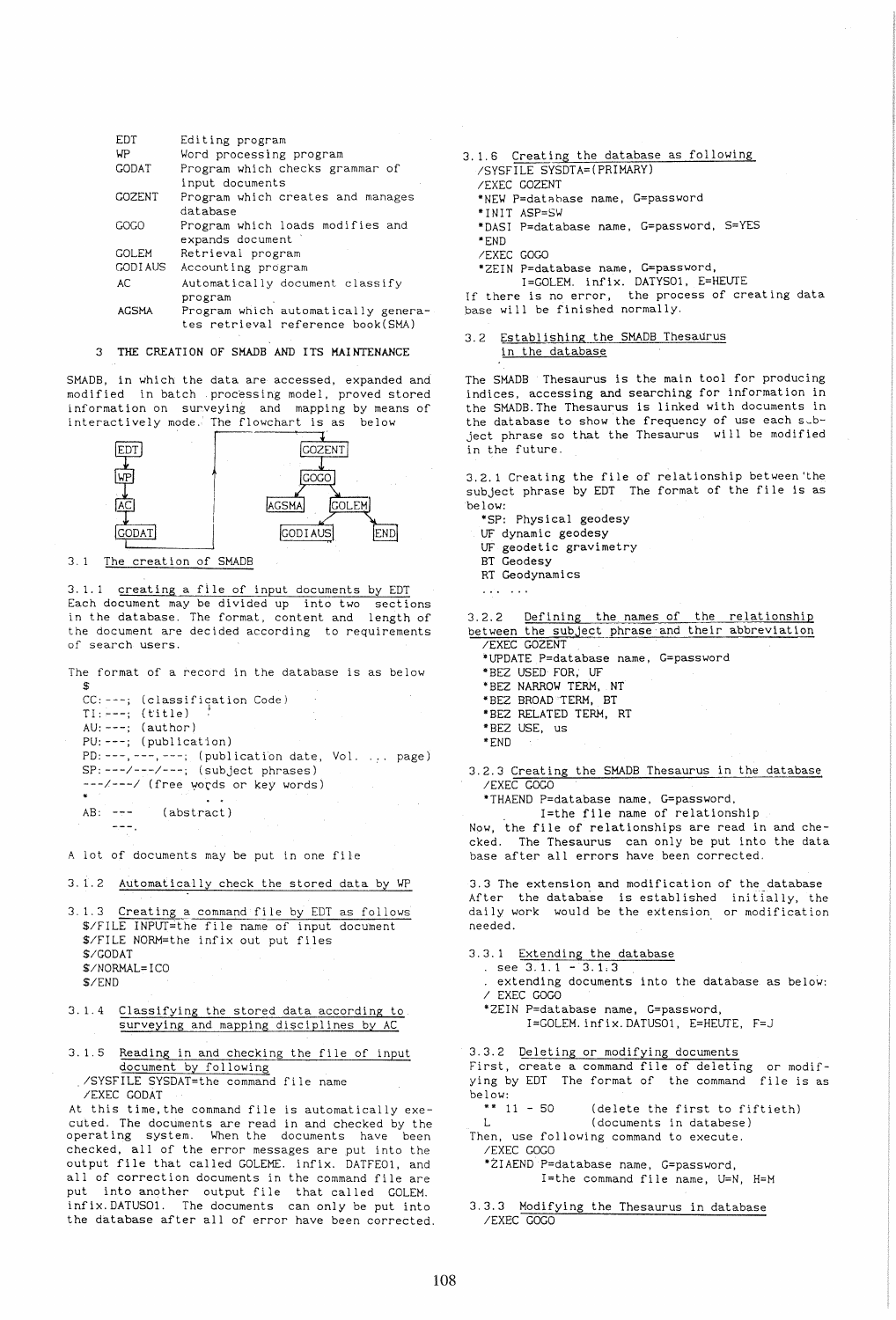\*THAEND P=database name, G=possword \*SP: SPOT image \*SP: strip adjustment \*end

The result of the process is the subject phrase 'SPOT image' is added to the Thesaurus and the subject phrase 'strip adjustment.' is deleted from the thesaurus in the database.

## 4 THE FUNCTIONS OF SHADB

### 4.1 Search terms

The aim of a computerized SMADB is to provide information quickly and accurately for users. According to both factors of the users requirements and the condition of the computer, the search terms or channels of the SMADB are as following: Subject phrase(SP): A term in the SMADB Thesaurus; Free word: A key word outside the SMADB Thesaurus; Classification code(CC): A classification code at

branches; Author's name(AU); Publication name(PU); Publication data(PD); Title(TI); Information number.

### 4.2 Search methods

4.2.1 Subject phrases search Nowadays, the use of subject phrases to search for information is the main method in a computerized information system. An SMADB Thesaurus is compiled according to the pattern of ' INSPEC Thesaurus' and 'List of descriptor for surveying and mapping in Chinese' for the SMADB. It is the main tool for accessing and sear· ching for information, producing a subject index within the SMA. The process of this method is that the subject phrase may be chosen by the user from the Thesaurus in accordance with the content of his researching problem. Then the SMADB is scanned by the subject phrase chosen to search out the particular papers in which the user is interested.

# 4.2.2 Non-subject phrase search

The method is that the database is scanned through the author's name, publication name, a publication date or a free word which indicates the subject of the researching problem of the user, to enable the user to find any related papers.

# 4.2.3 Combination search by a logical operator

The searching requirements of a user are often very complicated. A single search term could not indicate the requirements. For this reason, several search terms which are related to the researching problem of the user must be combined to form an expression of search logic. The database is scanned by the expression, which enable the user to acquire more appropriate papers.

The use of the logical operator could combine many search terms in order to constitute an operating formula of search logic. The SMADB provides three kinds of logical operators for users. They are logical 'AND', logical 'OR', and logical negation 'AND NOT' .

Logical AND means that every paper searched for must contain both contents of two terms linked with AND;

Logical OR means that the paper searched for may contain content of one of the terms linked with OR;

Logical negation AND NOT means that the paper searched for must be the content of the first term linked with AND NOT but not second term.

The subject phrase, free word, author's name,publication name, publication date etc. can be combined by the logical operators and multiply parentheses to make up a complicated formula of search query. This formula can accurately indicate searching requirements of the user.

4.2.4 Masking search The SMADB allows that the characters '&&' are prefixed, appended or both the word fragment by the user, looking like a search word. For example,the 'photo&&' is used as a search word to scan the database for some papers presenting photography, photomosaic, photomap, photogrammetry or photoplan etc. ; the '&&sat' for several papers about seasat or landsat etc.; the '&&graph&&' for many papers describing cartography, geography, photography etc ..

This search method could expand the user search range and save time on the computer. It not only may be used by the user in the above three cases but it could also be used in the method described in the following passage.

4.2.5 Searching in abstract This is a further search after the papers have been found by the above methods in order to acquire more accurate information, that is to say, the abstract of those papers is scanned by any word or sentence after the user has searched out some papers using the above methods. This search could delete several papers not fully related to the researching problem of user, so that the user finally acquires the most appropriate or important papers.

# 4.2.6 Output of the retrieval results

The retrieval results can be provided in two kinds of form. One is to display the results on screen, e.g. the number of retrieved papers, and their sequential number, and all fields of a record are displayed. If the results are not desirable, users can go back to retrieval mode, and select new related subject phrases on the displayed Thesaurus to extend the domain of searching. Up till users are satisfied with results. Another is to print the results, e.g. first the user write the results on the disk files, and then print out the results with the system commands.

4.2.7 Storing searching strategy The SMADB can store all searching commands of the user in the initialized file to provide selective dissemination of information on-line for the user.

#### 4.3 Searching process

The SMADB provides two languages of searching for the user. One is Germany GOLEM command, another is English CCS commands. They are all easy to operate by the user, and both processes are the same.



<sup>5</sup> AUTOMATICALLY GENERATING SURVEYING AND MAPPING ABSTRACTS BY AGSMA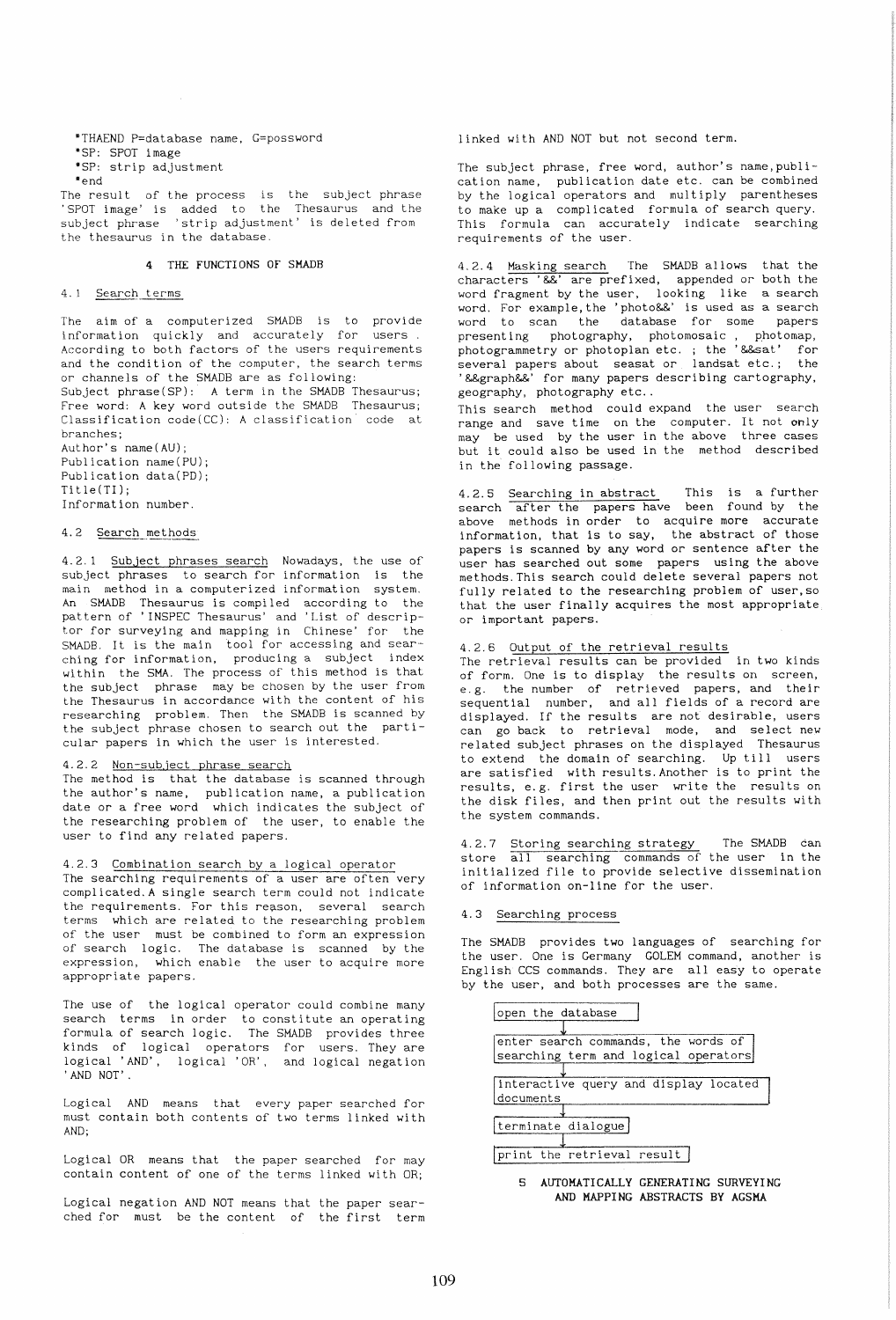Surveying and Mapping Abstracts (SMA), which be produced automatically by AGSMA subroutine, is a text abstracts compilation. It can provide for readers to search for various kinds of technical papers in the international surveying and mapping field.As a retrieval reference book and an advanced information products, SMA can provide user with excellent service of searching for scientific and technical literature on surveying and mapping disciplines. It would be very useful for many professionals in the course of accomplishing to improve surveying and mapping productivity and industry innovation in 90's.

Each SMA is composed of two parts:

(1) Abstracts section -- Abstracts are arranged according to surveying and mapping disciplines. It contain information number,title, author, source of literature and abstract.

(2) Indices section  $--$  It includes subject index, key word index and author index, which all be related to abstracts section.

Subject index and key word index are arranged in alphabetic order of subject phrases and key word. It is the best approach for user to search for. Users can search for the interested literature on the basis of selecting correct subject phrases or key words, which are related to users' problems. Author index is arranged in alphabetic order of author's name. It contain all authors of each papers which are stored in the database. The information can also be outputed to a floppy

disk on IBM-PC.

## 6 SHADB THESAURUS

The SMADB Thesaurus is compiled according to a pattern of 'INSPEC Thesaurus' and 'List of descriptor for surveying and mapping in Chinese' .It is the main tool for indexing, accessing of literature and searching in the SMADB The Thesaurus now contains approximately 3000,of which some 2500 are preferred terms (i.e. subject phrase) and 500 are cross reference terms (i.e. non-subject phrase). The subject phrase are used in indexing all documents added to the SMADB. The changes and additions to the Thesaurus will arise from the requirements of literature in the branches such as Photogrammetry, Engineering surveying,Cartography and so on covered by SMADB.

Arrangement of the Thesaurus has two parts:

(1) Alphabetical display of terms This is the main part of the Thesaurus, listing in a single alphabetical order all terms both 'preferred' and 'cross reference'. A capital letter is used to indicate 'subject phrase', and 'non-subject phrase' are shown in small letter e.g.

Basic topographic map.........subject phrase Close range photography.......subject phrase UF nontopographic photography BT Photography RT Close range photogrammetry nontopographic photography ... non-subject phrase US Close range photography Photogrammetry NT Aerial photogrammetry

Analytical photogrammetry Close range photogrammetry Digital photogrammetry Dynamic photogrammetry Ground photogrammetry Holographic photogrammetry Space photogrammetry Underwater photogrammetry

Under each subject phrase are term's relationships. These show other terms which are related to the given term in the Thesaurus.

where US ( use) and UF (use for) are replacement relationships.

NT is narrower i.e. more specific term.

BT is broader i.e. more general term.

RT is related term.

Where alternative terms, synonyms or alternative spellings exist for a given term,only one form will be chosen and reference made from the alternative. This is done by the US (use) reference. For each case where a US (use) reference is made, the preferred terms will show any non-preferred terms to which reference is made. This is done by means of the UF (used for).

(2) Category index:AIl subject phrases in the SMADB thesaurus are divided into seven classifications according to surveying and mapping discipline category, that is, 1. General; 2. Elementary surveying,<br>Topographic surveying; 3. Geodetic survey; Topographic surveying; 4. Photogrammetry and Remote Seining; 5.Engineering Survey; 6. Cadastral survey and, 7. Cartography. Subject phrases in each classification are arranged in principle according to surveying and mapping disciplines category and two levels extension of the subject phrases subordinate relationship. For example, the subject phrases in photogrammetry and remote sensing classification as below.

Aerotriangulation NT Analytical aerotriangulation On line aerotriangulation

Analytical aerotriangulation NT Strip aerotriangulation Block aerotriangulation

A subject phrase can appear in more than one branch, but the subject phrase is only located in one main branch. (see-xxxx) is used to indicate the subject phrase of one branch to the main branch, such as .<br>subject phrases in 3.Geodetic survey classification.

Control survey NT Horizontal control survey Topographic control survey (see-02) Vertical control survey Photo control survey (see-04) Engineering control survey (see-05)

## CONCLUSION

From the point of view of the existing information retrieval systems in the world, Surveying and Mapping Abstracts Database (SMADB) is an unique computerized retrieval system of the literature on all .<br>disciplines of surveying and mapping at present. The system have been improved continually through past several years of work, furthermore, it is a practical system basically. However, there are some shortcoming in the system as a result of our conditions (financial resource etc. ).We hope that international partner would be found to improve the system farther, to enlarge the scopes of surveying and